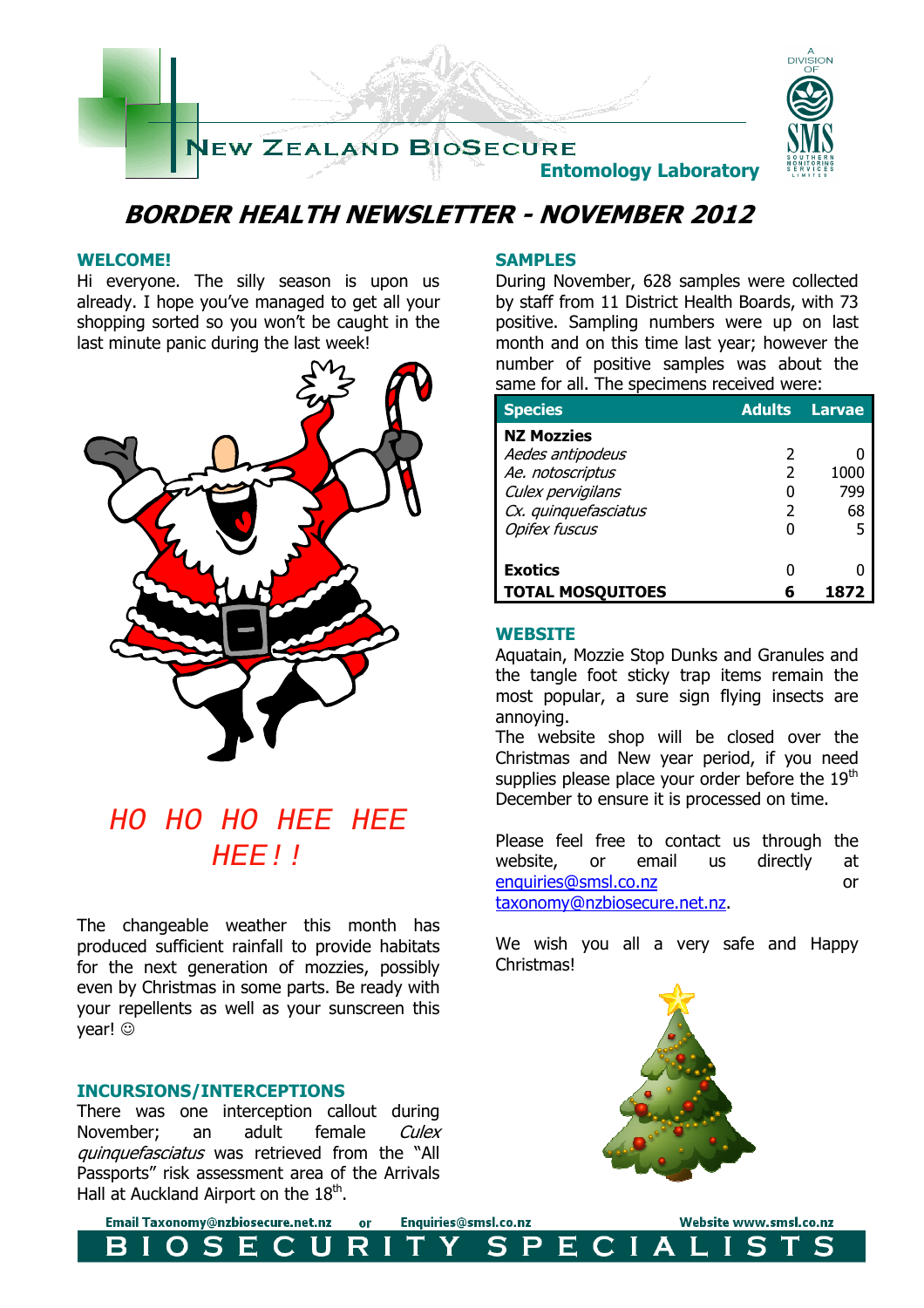

## **MOSQUITO-BORNE DISEASES**

### **YELLOW FEVER - AFRICA: SUDAN (DARFUR)**

**Source:** MiNews 26 [edited] 31 Oct 2012 reported on ProMED Mail 1 Nov 2012

http://www.minews26.com/content/?p=20693

A previously unknown disease which has claimed more than 30 lives in Sudan's troubled Darfur region this month [October 2012] has been identified as yellow fever, the World Health Organization (WHO) said on Tuesday [30 Oct 2012]. Preparations for a mass vaccination campaign are now underway.

The outbreak was 1st detected early this month [October 2012] when a number of people in the central and southern regions of Darfur became ill and eventually died. Sudanese media said the victims suffered from a number of symptoms, including diarrhea, vomiting, and bleeding from both the mouth and nose.

Tarik Jasarevic, a spokesman for the World Health Organization (WHO), on Tuesday [30 Oct 2012] said it had been informed by Sudan's Federal Ministry of Health (FMoH) that the outbreak is being caused by yellow fever. Since the 1st week of October [2012], a total of 84 suspected cases, including 32 deaths, have been reported in the districts of Azoom, Kass, Mershing, Nertiti, Nyala, Wadi Salih and Zalingei.

"FMoH said that the immediate priority is to control the vector, reinforcing the disease surveillance system and raising public awareness on the prevention and control of this disease," Jasarevic said. "Preparations for a mass vaccination campaign are underway to vaccinate the at risk population in Darfur."

According to Darfur radio station Dabanga, however, at least 37 people are believed to have died as a result of the disease, while 125 others have been infected. The radio station quoted a resident as saying that local authorities were slow to react and did not immediately take necessary action to contain the outbreak.

"FMoH, WHO, as well as health partners are working on ground to ensure timely containment of the outbreak," Jasarevic added.

There is no cure for yellow fever, which is an acute viral haemorrhagic disease transmitted by infected mosquitoes. Treatment is aimed at reducing the symptoms for the comfort of patients, and measures often taken include supportive care to treat dehydration and fever and blood transfusion if needed.

"It is a preventable disease with symptoms and severity varying from case to case," Jasarevic explained. "Protective measures like the use of bed nets, insect repellent and long clothing are considered the best methods to contain an outbreak. Vaccination is the single most important measure for preventing yellow fever."

It is estimated some 200 000 people are infected by yellow fever each year, killing approximately 30 000 of them [worldwide estimates]. The virus is endemic in tropical areas of Africa and Latin America, which have a combined population of over 900 million people. Up to half of severely affected persons will die from the disease without treatment.

## **YELLOW FEVER - AFRICA: SUDAN (DARFUR) - UPDATE**

**Source:** Reuters [edited] 3 Dec 2012 reported on ProMED Mail 5 Dec 2012 http://uk.reuters.com/article/2012/12/03/us-sudanfever-darfur-idUKBRE8B20PD20121203

Yellow fever has killed 164 people over the last 3 months in Sudan's Darfur, the World Health Organization (WHO) said on Monday [3 Dec 2012], an arid region the size of Spain where fighting and banditry makes access particularly difficult.

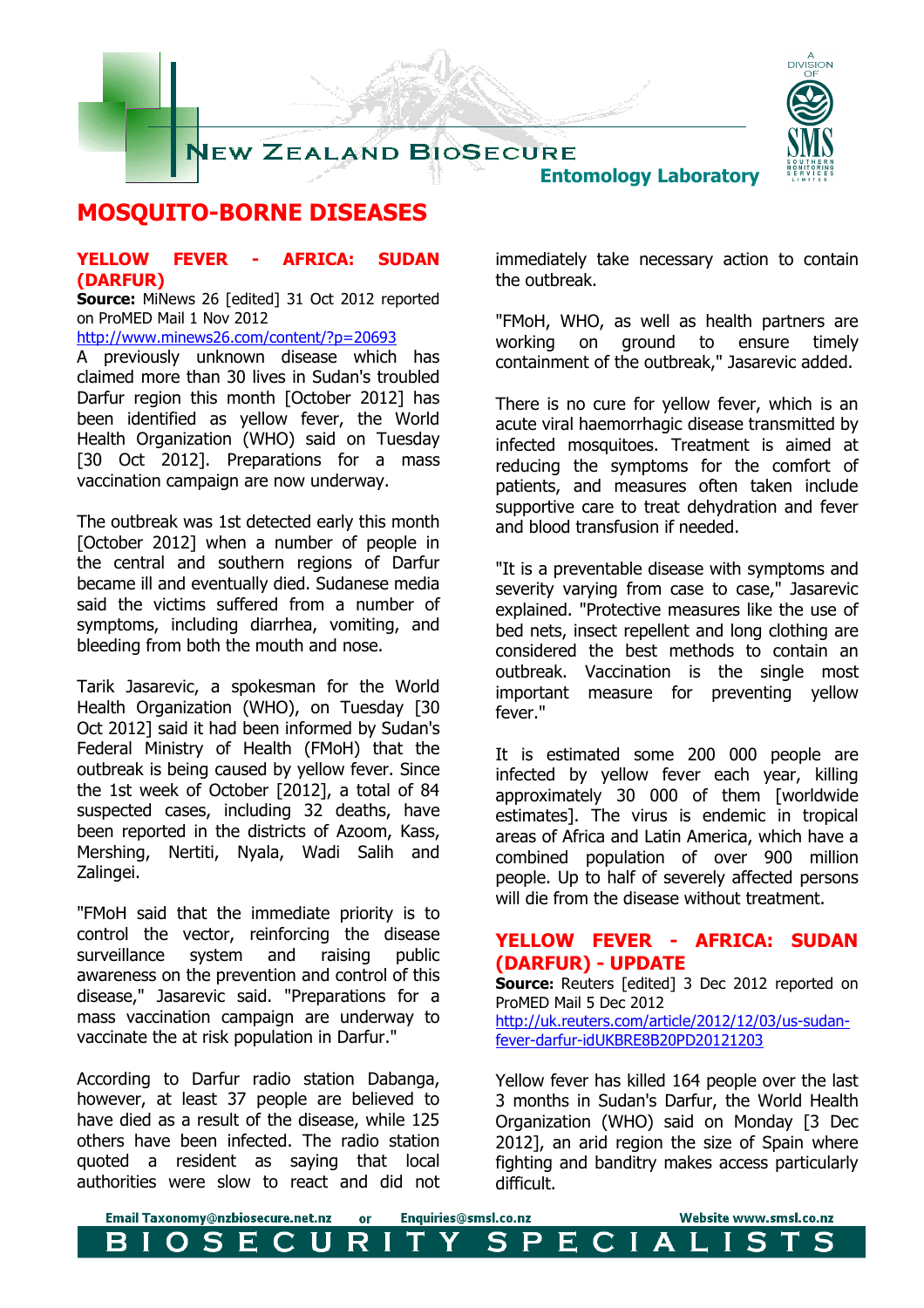

Healthcare is provided almost entirely by aid agencies in parts of Darfur, where rebels took up arms in 2003 complaining of neglect by the central government hundreds of miles away in Khartoum.

The latest outbreak of mosquito-borne yellow fever [virus] has been concentrated in central Darfur, the WHO and Sudan's health ministry said in a joint statement. "Between 2 Sep-29 Nov [2012], the total number of suspected yellow fever cases has reached 677, including 164 deaths," the statement said.

Nearly half the yellow fever cases were in people between the ages of 15-30, it said, and about a quarter were children aged 5-15.

There is no effective treatment for the hemorrhagic fever, but there is a vaccine. The WHO said last month [November 2012] that some 3.6 million people would be vaccinated in affected areas of Darfur.

Monday's [3 Dec 2012] statement said more than half of the targeted population had been vaccinated by 30 Nov 2012.

[It has been difficult to obtain reliable current numbers of cases and deaths during this yellow fever outbreak. The above count is the latest report coming to ProMED and indicates that the number of deaths officially reported has risen from 110 reported earlier today (3 Dec 2012) to 164. Cases have been reported in 23 localities. With half of the targeted population reported vaccinated as of 30 Nov 2012, it would be of interest to know the current coverage, since vaccination at 4 sites will end tomorrow (4 Dec 2012), and the campaign is expected to end 10-12 days after its initiation, which would end vaccination on or about 5 Dec 2012. Can the remaining unvaccinated proportion of the population be vaccinated by that date, or will the campaign be extended if necessary?

 **Entomology Laboratory MITE-BORNE DISEASES** 

### **SCRUB TYPHUS – India (Manipur)**

**Source:** E-Pao, The Sangal Express report [edited] 16 Nov 20120 reported on ProMED Mail 18 Nov 2012

www.e-pao.net/GP.asp?src=16..171112.nov12

Recalling the unknown disease that broke out at Bishnupur district in 2008/2009 and which claimed a number of lives, a medical expert has sounded an alert that the disease is now stalking the populace of Ukhrul district.

Talking to The Sangai Express, the medical expert, a doctor who preferred to remain anonymous, said that the disease is known as scrub typhus and added that he has personally come across around 20 such cases from Ukhrul district. The patient can be cured easily, but the watchword is early detection, he said and added that the schoolgirl who recently passed away in Ukhrul is a case in point.

"Many patients undergo testing for malaria and typhoid, but seldom undergo the test to detect scrub typhus," said the doctor and added that since the tests for malaria and typhoid return negative, the patients are thought to be suffering from viral fever. The symptoms are similar to malaria, typhoid, and viral fever, he said but added that patients suffering from scrub typhus typically carry a scar. The scar is caused by the bite of an insect he said and added that it is important for the patient to inform the doctor of the presence of such a scar.

Domestic animals are the host carrier of these insects whose bite causes scrub typhus, he added. The test for scrub typhus is a simple procedure he said and added that suspected patients should undergo the rapid scrub antibody test. The result can be known in a matter of some minutes he said and added that once this is confirmed, the treatment can start with doxycycline drugs, which is fairly cheap and affordable. With the right treatment and at the right time, recovery rate is as high as 98

Website www.smsl.co.nz

LIS



OSECU

Email Taxonomy@nzbiosecure.net.nz

Enquiries@smsl.co.nz

SPECIA

or

R